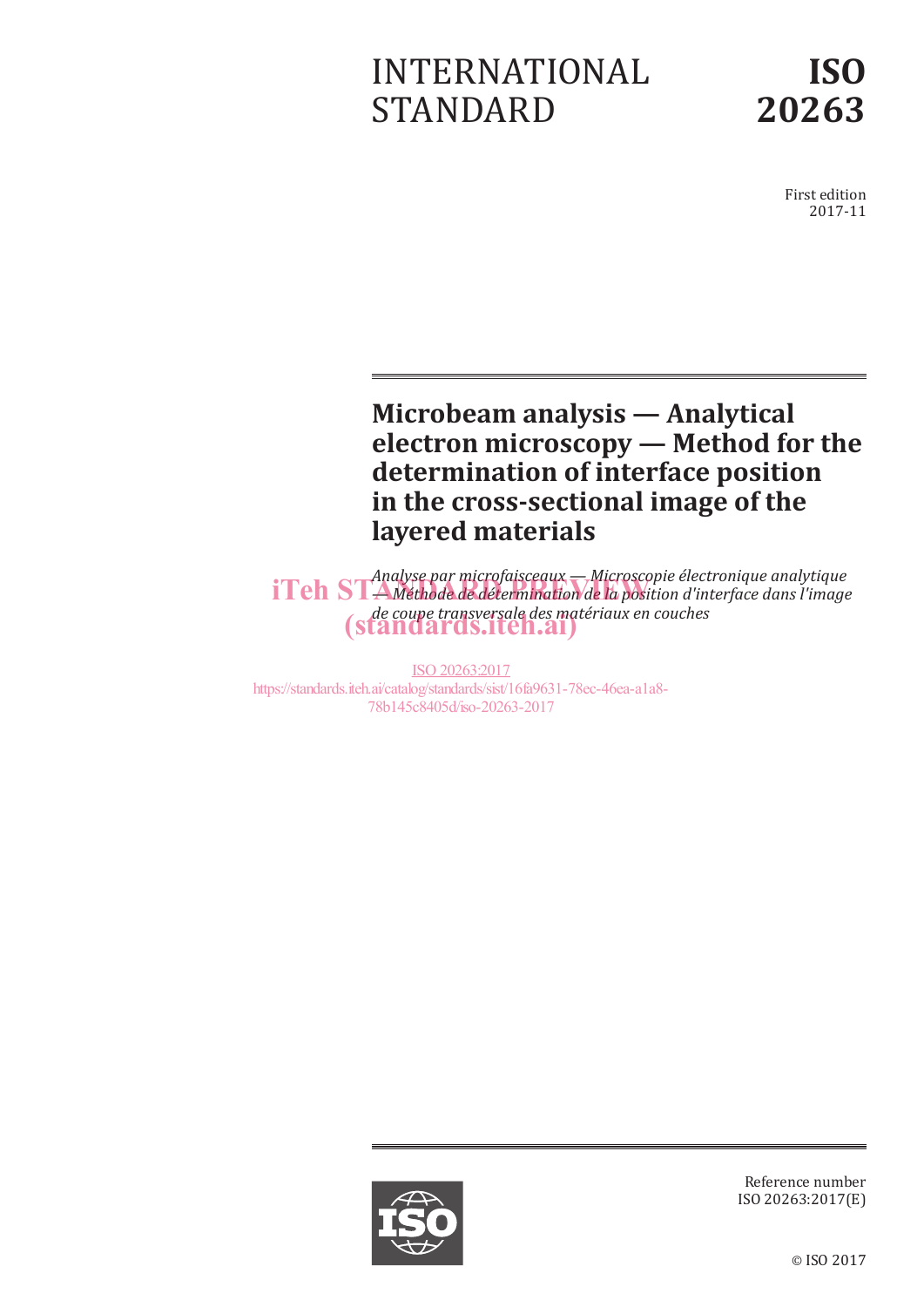# iTeh STANDARD PREVIEW (standards.iteh.ai)

ISO 20263:2017 https://standards.iteh.ai/catalog/standards/sist/16fa9631-78ec-46ea-a1a8- 78b145c8405d/iso-20263-2017



#### © ISO 2017, Published in Switzerland

All rights reserved. Unless otherwise specified, no part of this publication may be reproduced or utilized otherwise in any form or by any means, electronic or mechanical, including photocopying, or posting on the internet or an intranet, without prior written permission. Permission can be requested from either ISO at the address below or ISO's member body in the country of the requester.

ISO copyright office Ch. de Blandonnet 8 • CP 401 CH-1214 Vernier, Geneva, Switzerland Tel. +41 22 749 01 11 Fax +41 22 749 09 47 copyright@iso.org www.iso.org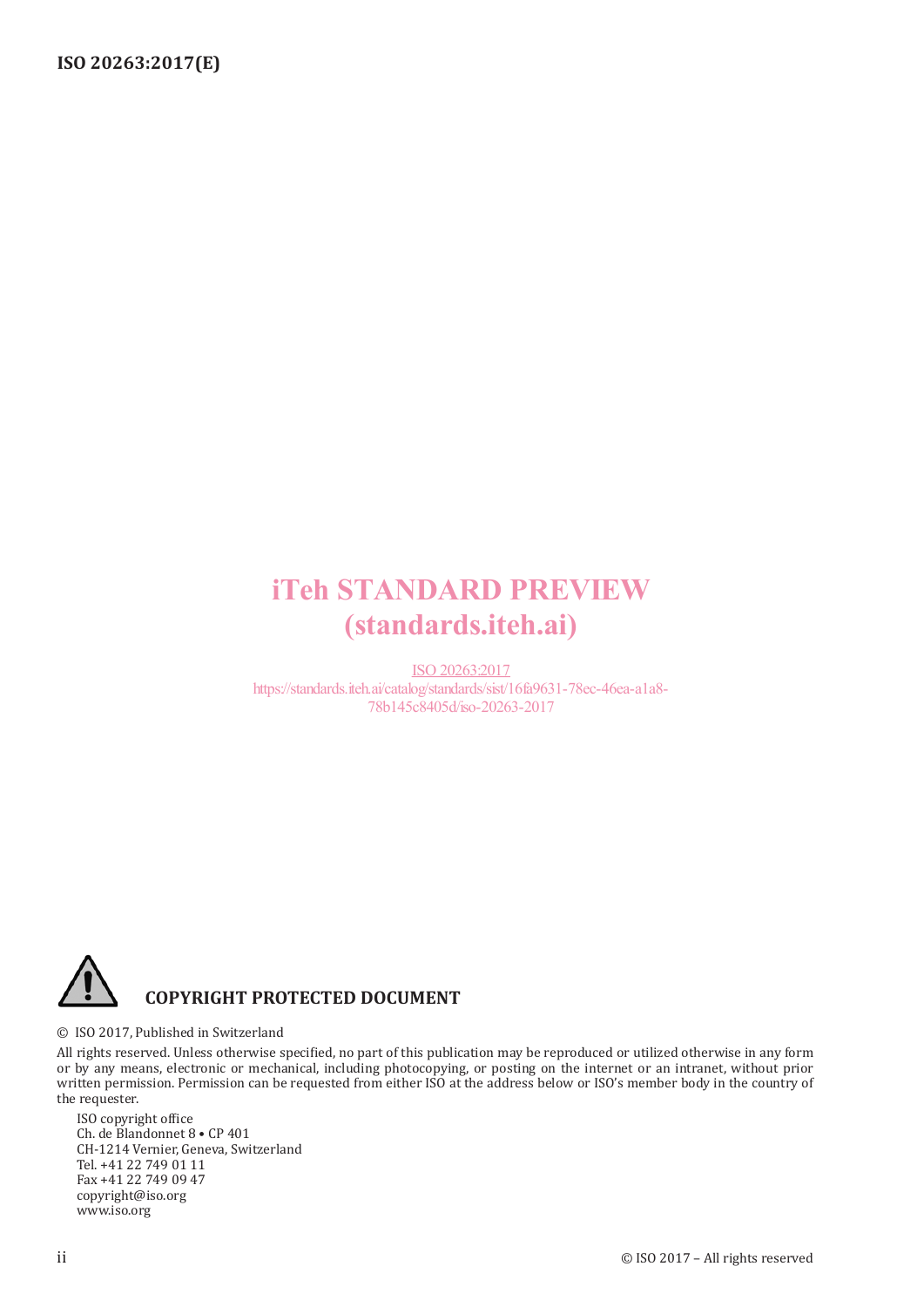Page

# **Contents**

| 1 |                                                                                                                                                                                                                                     |                                                                                                                                                                                                                                               |  |
|---|-------------------------------------------------------------------------------------------------------------------------------------------------------------------------------------------------------------------------------------|-----------------------------------------------------------------------------------------------------------------------------------------------------------------------------------------------------------------------------------------------|--|
| 2 |                                                                                                                                                                                                                                     |                                                                                                                                                                                                                                               |  |
| 3 |                                                                                                                                                                                                                                     |                                                                                                                                                                                                                                               |  |
|   | 3.1                                                                                                                                                                                                                                 |                                                                                                                                                                                                                                               |  |
|   | 3.2                                                                                                                                                                                                                                 |                                                                                                                                                                                                                                               |  |
| 4 | Specimen preparation for cross-sectional imaging <b>Speciment and Speciment Algebra</b> 4                                                                                                                                           |                                                                                                                                                                                                                                               |  |
|   | 4.1                                                                                                                                                                                                                                 |                                                                                                                                                                                                                                               |  |
|   | 4.2                                                                                                                                                                                                                                 | Requirements for the cross-sectional specimen <b>Election Contract Contract Section</b> 5                                                                                                                                                     |  |
| 5 | Determination of an interface position <b>Election</b> 2014 12:00 12:00 12:00 12:00 12:00 12:00 12:00 12:00 12:00 12:00 12:00 12:00 12:00 12:00 12:00 12:00 12:00 12:00 12:00 12:00 12:00 12:00 12:00 12:00 12:00 12:00 12:00 12:00 |                                                                                                                                                                                                                                               |  |
|   | 5.1                                                                                                                                                                                                                                 |                                                                                                                                                                                                                                               |  |
|   | 5.2                                                                                                                                                                                                                                 |                                                                                                                                                                                                                                               |  |
|   |                                                                                                                                                                                                                                     | 5.2.1                                                                                                                                                                                                                                         |  |
|   |                                                                                                                                                                                                                                     | More realistic model of an interface <b>manufacture of the contract of the contract of the contract of the contract of the contract of the contract of the contract of the contract of the contract of the contract of the contr</b><br>5.2.2 |  |
|   |                                                                                                                                                                                                                                     | 5.2.3                                                                                                                                                                                                                                         |  |
| 6 |                                                                                                                                                                                                                                     |                                                                                                                                                                                                                                               |  |
|   | 6.1                                                                                                                                                                                                                                 |                                                                                                                                                                                                                                               |  |
|   | 6.2                                                                                                                                                                                                                                 | Preparing cross-sectional TEM STEM images. E.V.I.E.W.                                                                                                                                                                                         |  |
|   |                                                                                                                                                                                                                                     | Preparing digitized Image <b>Election Contract Contract Contract Contract Contract Contract Contract Contract Contract Contract Contract Contract Contract Contract Contract Contract Contract Contract Contract Contract Contra</b><br>6.2.1 |  |
|   |                                                                                                                                                                                                                                     | Displaying Medigitized misgetch.ai)<br>6.2.2                                                                                                                                                                                                  |  |
|   | 6.3                                                                                                                                                                                                                                 |                                                                                                                                                                                                                                               |  |
|   |                                                                                                                                                                                                                                     | 6.3.1                                                                                                                                                                                                                                         |  |
|   |                                                                                                                                                                                                                                     |                                                                                                                                                                                                                                               |  |
|   |                                                                                                                                                                                                                                     | Procedure of setting the ROI <sub>20263</sub> -2017 Electron Communication and 12<br>6.3.3                                                                                                                                                    |  |
|   | 6.4                                                                                                                                                                                                                                 |                                                                                                                                                                                                                                               |  |
|   | 6.5                                                                                                                                                                                                                                 |                                                                                                                                                                                                                                               |  |
|   | 6.6                                                                                                                                                                                                                                 |                                                                                                                                                                                                                                               |  |
|   | 6.7                                                                                                                                                                                                                                 |                                                                                                                                                                                                                                               |  |
| 7 | Uncertainty 22                                                                                                                                                                                                                      |                                                                                                                                                                                                                                               |  |
|   | 7.1                                                                                                                                                                                                                                 |                                                                                                                                                                                                                                               |  |
|   | 7.2                                                                                                                                                                                                                                 |                                                                                                                                                                                                                                               |  |
|   |                                                                                                                                                                                                                                     | Annex A (informative) Examples of processing the real TEM/STEM images for three                                                                                                                                                               |  |
|   |                                                                                                                                                                                                                                     |                                                                                                                                                                                                                                               |  |
|   |                                                                                                                                                                                                                                     | Annex C (informative) Calibration of scale unit: Pixel size calibration <b>Manual Annex C</b> (informative) Calibration 6                                                                                                                     |  |
|   |                                                                                                                                                                                                                                     |                                                                                                                                                                                                                                               |  |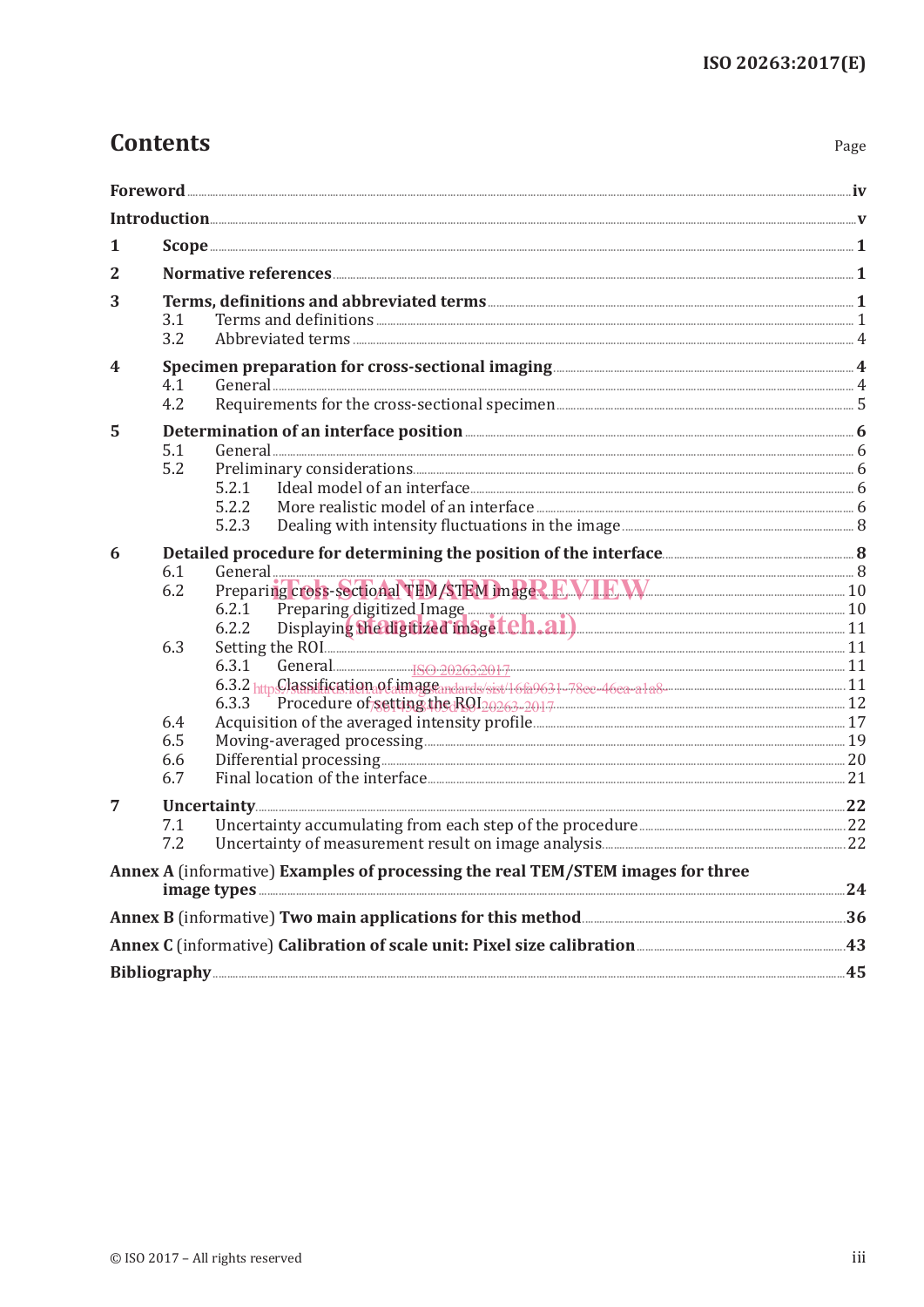# **Foreword**

ISO (the International Organization for Standardization) is a worldwide federation of national standards bodies (ISO member bodies). The work of preparing International Standards is normally carried out through ISO technical committees. Each member body interested in a subject for which a technical committee has been established has the right to be represented on that committee. International organizations, governmental and non-governmental, in liaison with ISO, also take part in the work. ISO collaborates closely with the International Electrotechnical Commission (IEC) on all matters of electrotechnical standardization.

The procedures used to develop this document and those intended for its further maintenance are described in the ISO/IEC Directives, Part 1. In particular the different approval criteria needed for the different types of ISO documents should be noted. This document was drafted in accordance with the editorial rules of the ISO/IEC Directives, Part 2 (see www.iso.org/directives).

Attention is drawn to the possibility that some of the elements of this document may be the subject of patent rights. ISO shall not be held responsible for identifying any or all such patent rights. Details of any patent rights identified during the development of the document will be in the Introduction and/or on the ISO list of patent declarations received (see www.iso.org/patents).

Any trade name used in this document is information given for the convenience of users and does not constitute an endorsement.

For an explanation on the voluntary nature of standards, the meaning of ISO specific terms and expressions related to conformity assessment, as well as information about ISO's adherence to the<br>World Trade Organization (WTO) principles in the Technical Barriers to Trade (TBT) see the following World Trade Organization (WTO) principles in the Technical Barriers to Trade (TBT) see the following URL: https://www.iso.org/iso/foreword.**html...dr...dr...........................** 

This document was prepared by Technical Committee ISO/TC 202, *Microbeam analysis*, Subcommittee SC 3, A*nalytical electron microscopy*. ISO 20263:2017

https://standards.iteh.ai/catalog/standards/sist/16fa9631-78ec-46ea-a1a8- 78b145c8405d/iso-20263-2017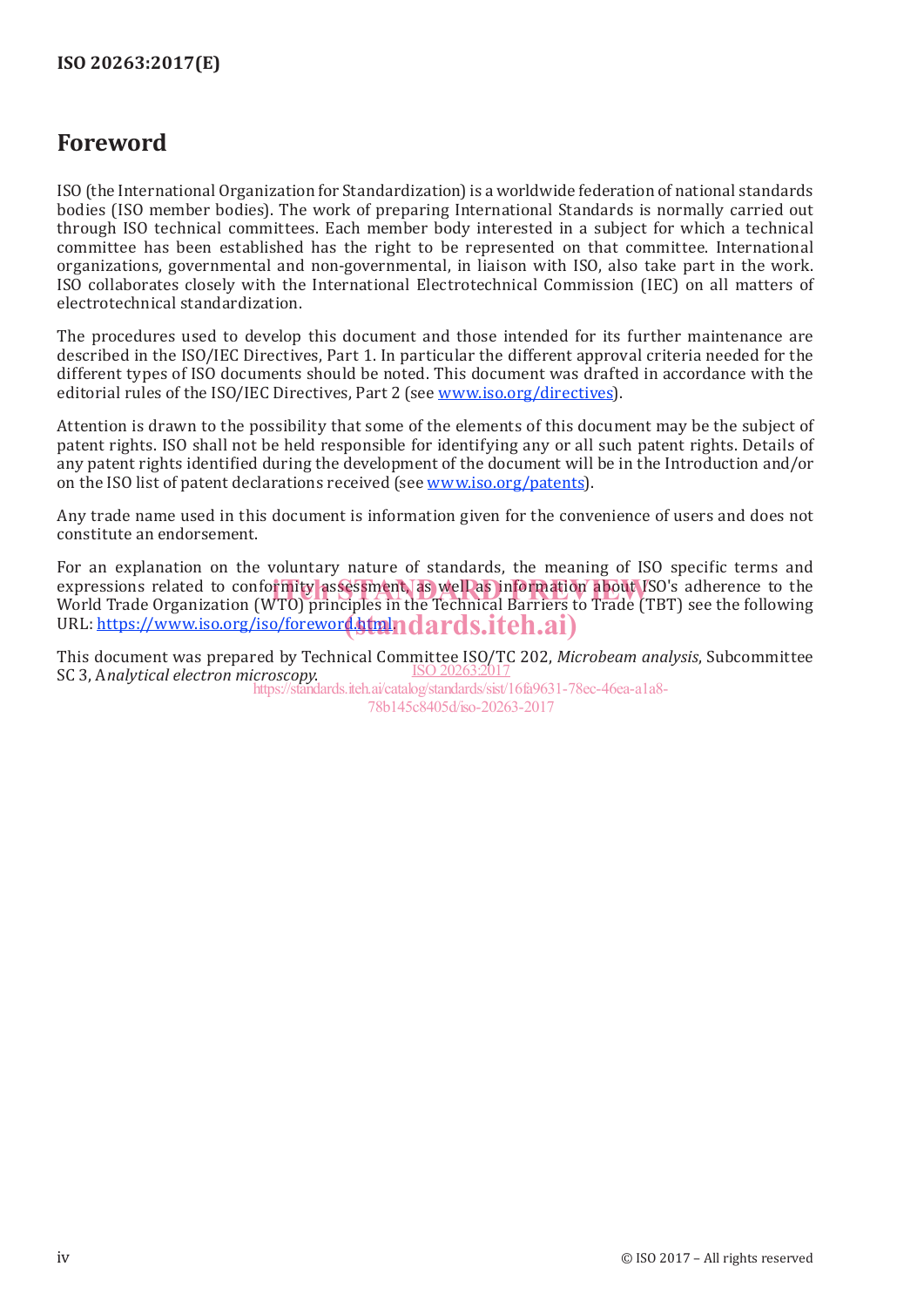# **Introduction**

Multi-layered materials are widely used in the production of semiconductor devices, various kinds of sensors, coating films for optical element, new functional materials, etc. One of the factors used to determine the characteristics of multi-layered materials is the layer thickness, for evaluation of products and verification of the production process. In practice, measuring the total thickness and/or the thickness of each layer and checking the uniformity of thickness and/or flatness of the interface are often done using recorded images of the materials. Evaluations can be made from the cross-sectional TEM/STEM images by accurately determining the averaged interface position between two different layered materials.

In relation to the determination of the interface position in the HR atomic imaging, analysis by the multi-slice simulation (MSS) method can be applied for the target measurement, if the atomic structural models can be constructed. However, in real materials, there are a lot of cases when they cannot, as follows:

- the interface between amorphous layers, or layers of amorphous substance and crystal;
- the interface recorded in low-resolution image in which the atomic columns cannot be identified: 1) very thick single-layered material, 2) thick multi-layered material.

This document relates the method to determine the averaged interface position, using a differential processing of the accumulated intensity profile getting from the ROI set in the cross-sectional TEM/STEM image of the multi-layered materials. The thickness of the layer that can be applied ranges from a few nanometers to a few micrometers. Thus, this document is not intended for the determination<br>of the simulated position of the laver interface analysed by the MSS method of the simulated position of the layer interface analysed by the MSS method. (standards.iteh.ai)

> ISO 20263:2017 https://standards.iteh.ai/catalog/standards/sist/16fa9631-78ec-46ea-a1a8- 78b145c8405d/iso-20263-2017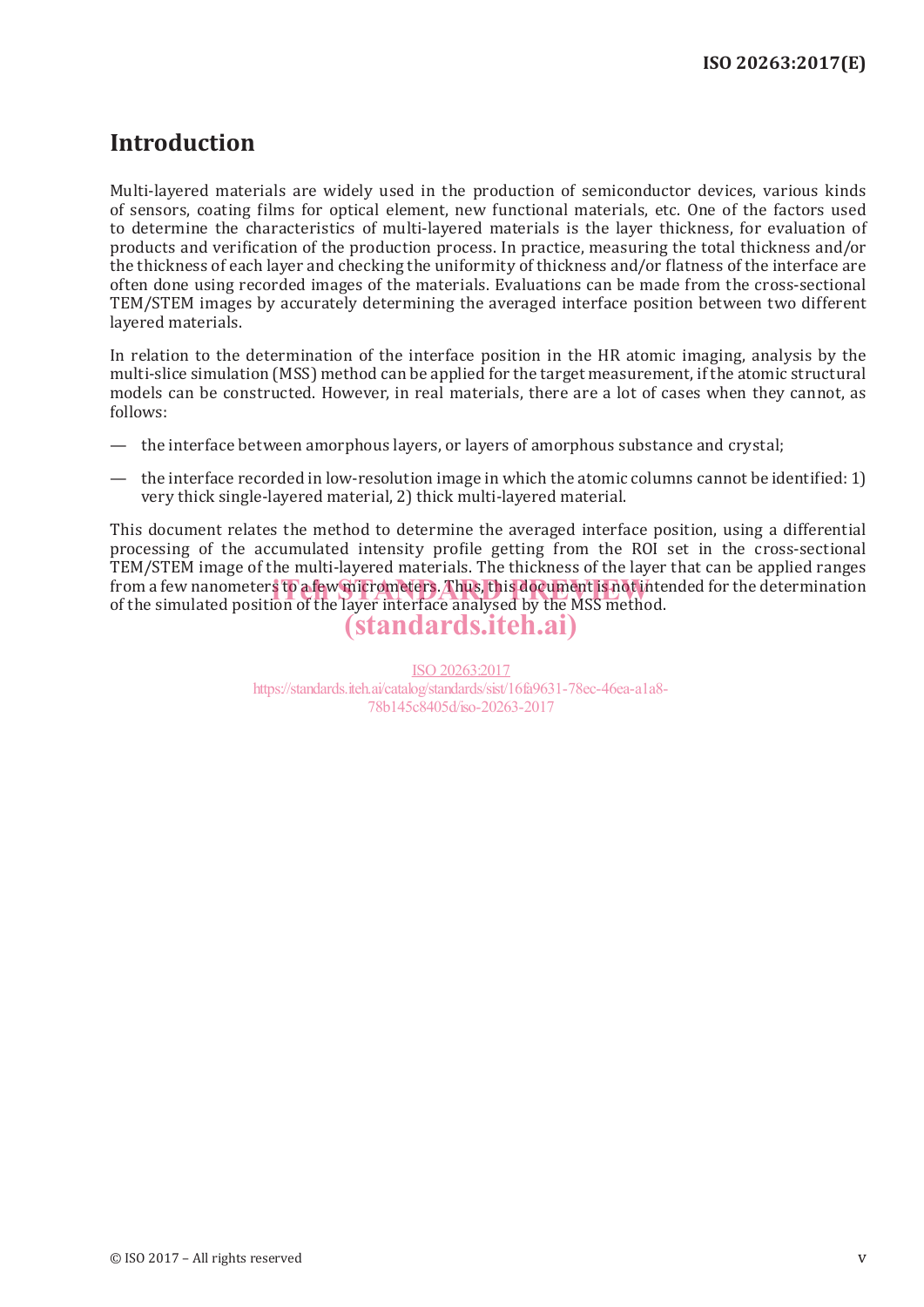# iTeh STANDARD PREVIEW (standards.iteh.ai)

ISO 20263:2017 https://standards.iteh.ai/catalog/standards/sist/16fa9631-78ec-46ea-a1a8- 78b145c8405d/iso-20263-2017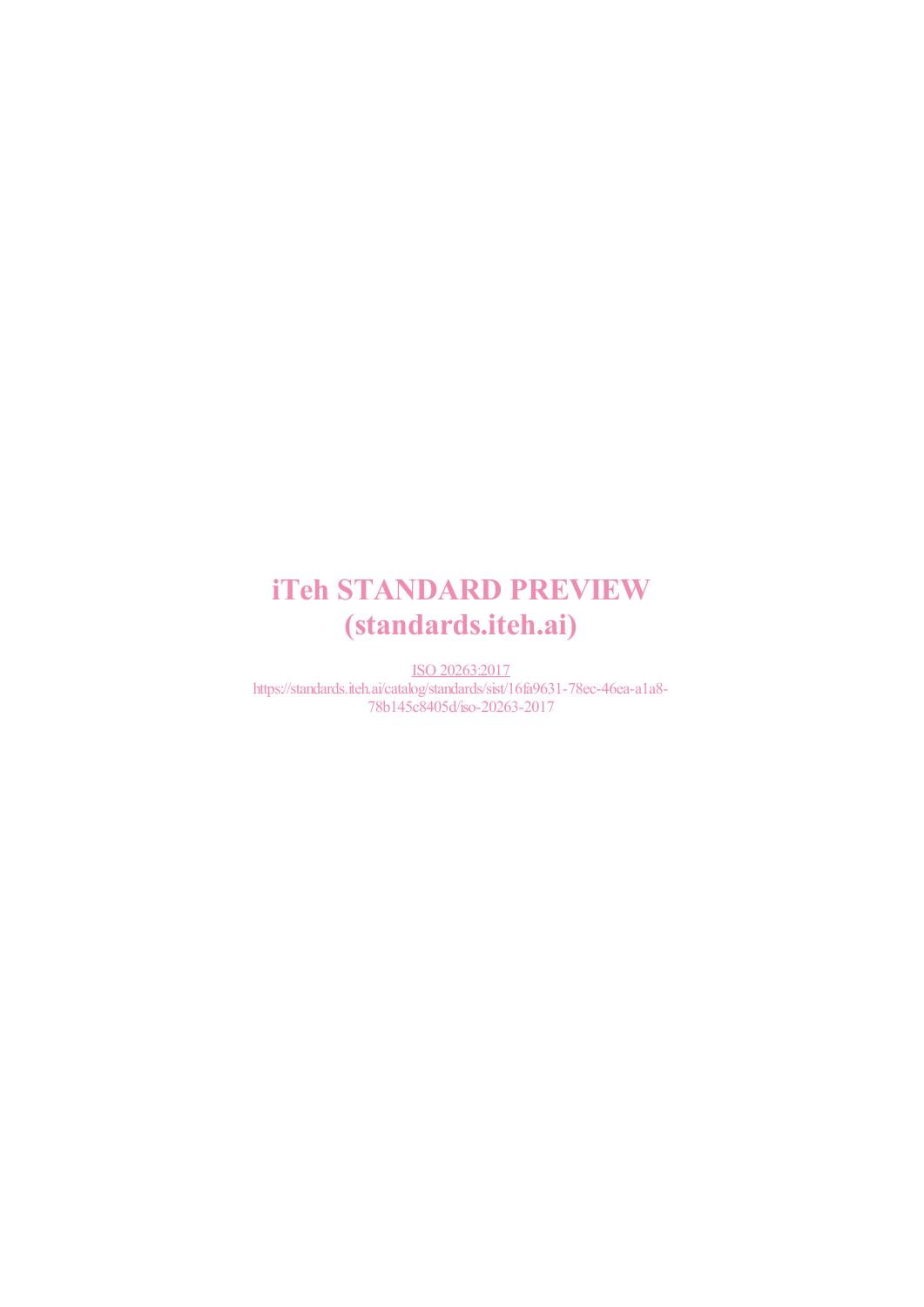# **Microbeam analysis — Analytical electron microscopy — Method for the determination of interface position in the cross-sectional image of the layered materials**

# **1 Scope**

This document specifies a procedure for the determination of averaged interface position between two different layered materials recorded in the cross-sectional image of the multi-layered materials. It is not intended to determine the simulated interface of the multi-layered materials expected through the multi-slice simulation (MSS) method. This document is applicable to the cross-sectional images of the multi-layered materials recorded by using a transmission electron microscope (TEM) or a scanning transmission electron microscope (STEM) and the cross-sectional elemental mapping images by using an energy dispersive X-ray spectrometer (EDS) or an electron energy loss spectrometer (EELS). This document is also applicable to the digitized image recorded on an image sensor built into a digital camera, a digital memory set in the PC or an imaging plate and the digitalized image converted from an analogue image recorded on the photographic film by an image scanner.

# **2 Normative references**

There are no normative references in this document. eh STANDARD PREVIEW (standards.iteh.ai)

# **3 Terms, definitions and abbreviated terms** ISO 20263:2017

**3.1 Terms and definitions** https://standards.iteh.ai/catalog/standards/sist/16fa9631-78ec-46ea-a1a8- 78b145c8405d/iso-20263-2017

For the purposes of this document, the following terms and definitions apply.

ISO and IEC maintain terminological databases for use in standardization at the following addresses:

- ISO Online browsing platform: available at https://www.iso.org/obp
- IEC Electropedia: available at http://www.electropedia.org/

# **3.1.1**

## **atomic column image**

TEM/STEM image recorded at atomic-resolution from a specimen along a high-symmetry crystalline orientation

Note 1 to entry: Crystalline orientation is the direction of crystal which is represented by Miller indices. During TEM imaging, it is often useful to have a crystalline specimen aligned so that a specific (low index) *zone axis* (3.1.26) is parallel, or near parallel, to the beam direction (optical axis).

## **3.1.2**

## **cross-sectional image**

TEM/STEM image of the multi-layered materials along a plane perpendicular to the stacking direction

## **3.1.3**

## **differential processing**

calculation of the difference between the values of adjacent pixel data in the intensity profile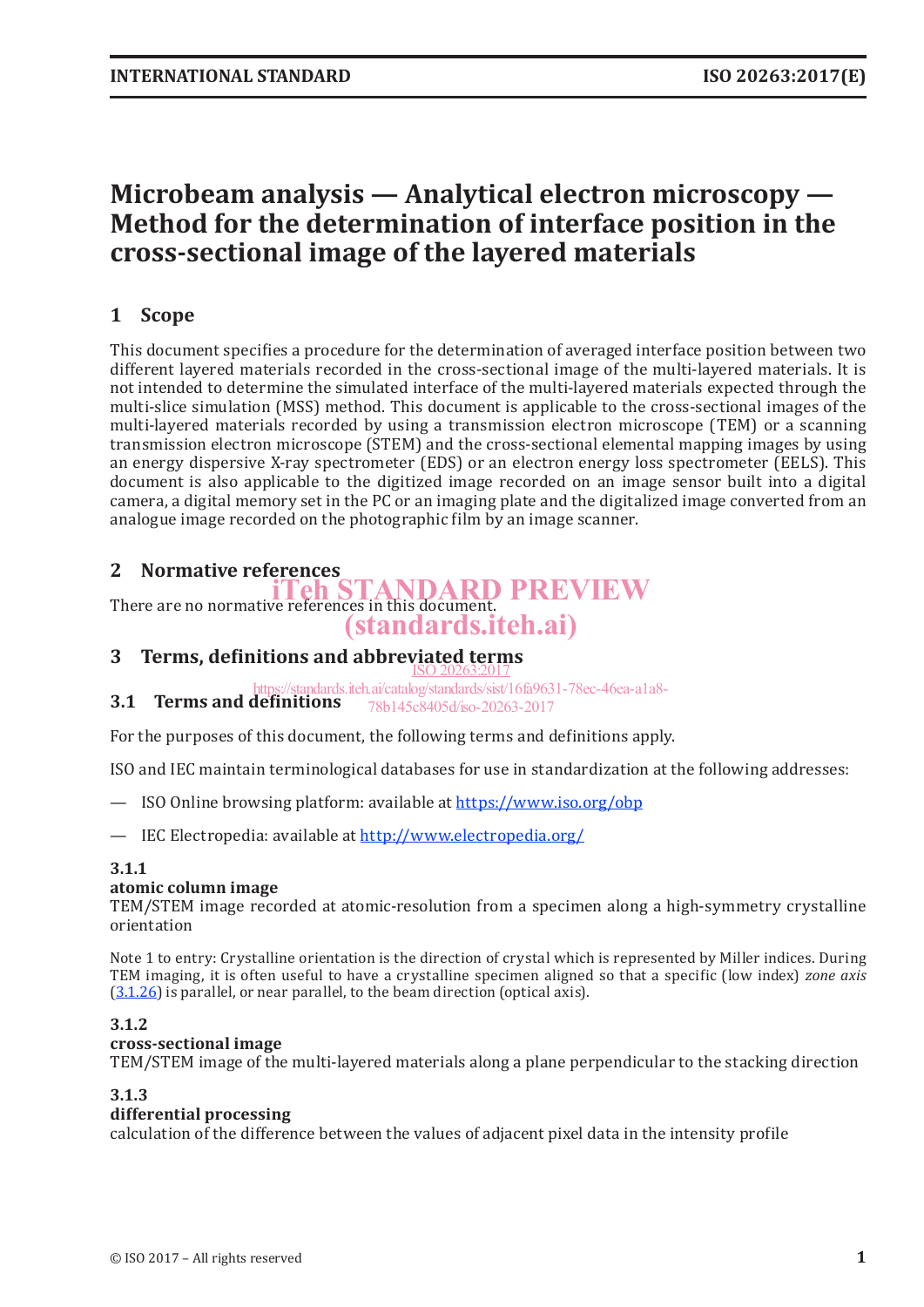# **3.1.4**

#### **digital camera**

device that detects the image using a chip-arrayed *image sensor* (3.1.12), such as a charge-coupled device (CCD) or complementary metal-oxide semiconductor (CMOS), which converts a visual image to an electric signal

[SOURCE: ISO 29301:2010, 3.8]

## **3.1.5**

#### **elemental mapping image**

image produced by the selected signal which is attributed to a particular element, from the EDS/EELS spectrum

# **3.1.6**

## **FIB thinning**

site-specific thinning technique using abrasion by focused field-emitted gallium atoms accelerated to an energy of 1 keV to 40 keV to thin a particular region of the specimen

#### **3.1.7**

# **filtering mask**

mask to define the cut–off frequency in the reciprocal space

#### **3.1.8**

# **fast Fourier transformation**

**FFT**

efficient algorithm to compute the discrete Fourier transform $\boldsymbol{P}\boldsymbol{R}\boldsymbol{E}\boldsymbol{V}\boldsymbol{I}\boldsymbol{E}\boldsymbol{W}$ 

[SOURCE: ISO 15932:2013, 5.4.1.1]

#### **3.1.9**

# **inverse fast Fourier transformation**

ISO 20263:2017

(standards.iteh.ai)

**IFFT** https://standards.iteh.ai/catalog/standards/sist/16fa9631-78ec-46ea-a1a8-

efficient algorithm to compute the inverse di the discrete-Fourier transform

[SOURCE: ISO 15932:2013, 5.4.1.2]

## **3.1.10**

#### **image file format**

format for saving an image as a computer file according to a predetermined rule

## **3.1.11**

#### **image scanner**

device that converts an analogue image into a digitized image with the desired resolution

Note 1 to entry: There are mainly two different types of scanners: flatbed type and drum type.

[SOURCE: ISO 29301:2010, 3.18, modified — the example has been added.]

## **3.1.12**

## **image sensor**

device, such as a charge-coupled device (CCD) array or complementary metal-oxide semiconductor (CMOS) sensor, which converts visual image information to an electric signal, built-in *digital camera*  $(3.1.4)$  or other imaging devices

## **3.1.13**

## **intensity profile**

signal intensity distribution along a line specified in the image

## **3.1.14**

#### **interface**

boundary surface at the junction of two different layers of materials recorded in the *cross-sectional image* (3.1.2) of the multi-layered materials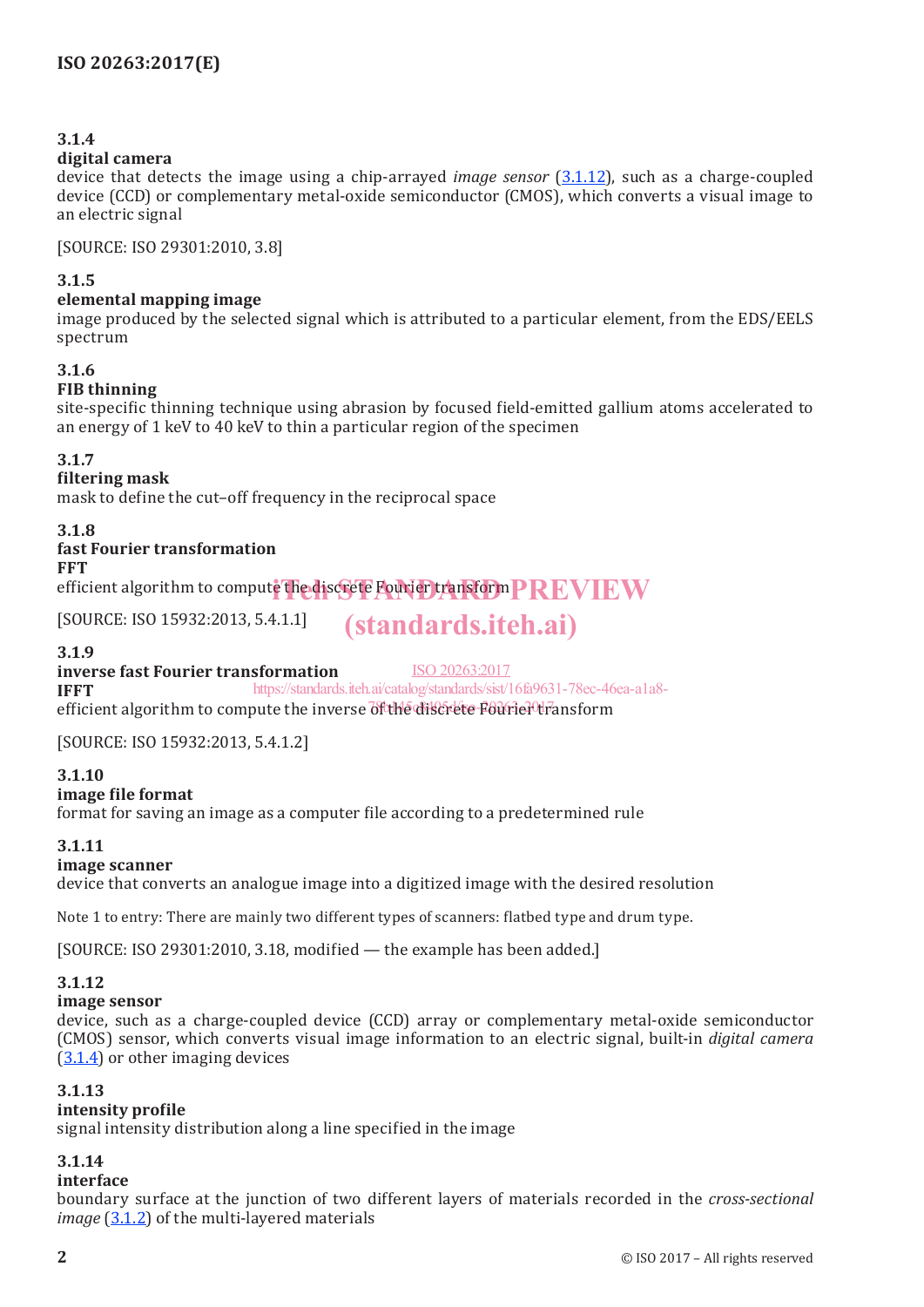# **3.1.15**

#### **ion milling**

thinning technique of sputtering the specimen with an inert gas

[SOURCE: ISO 15932:2013, 4.1]

#### **3.1.16 imaging plate IP**

electron image detector consisting of a film with a thin active layer embedded with specifically designed phosphors[SOURCE: ISO 29301:2010, 3.17]

[SOURCE: ISO 29301:2010, 3.23]

# **3.1.17**

#### **low pass filter**

filter to pass signals of frequencies lower than the cut-off frequency

# **3.1.18**

# **moving average**

calculation for averaging the selected dataset which is picked out from equal number of dataset on either side of a central data

## **3.1.19**

#### **multi-slice simulation**

#### **multi-slice method MSS** iTeh STANDARD PREVIEW

computer simulation method of high-resolution TEM images, which treats electrons as incoming waves<br>and treats the interactions with matter as occurring on multiple successive single slices of the specimen and treats the interactions with matter as occurring on multiple successive single slices of the specimen

[SOURCE: ISO 15932:2013, 6.4.1, modified  $\frac{20262}{80}$  fithm for the simulation" has been replaced by "computer simulation method".iteh.ai/catalog/standards/sist/16fa9631-78ec-46ea-a1a8-78b145c8405d/iso-20263-2017

## **3.1.20**

## **multi-layered material**

laminated material which is fabricated by alternating layers of at least two kinds of materials on the substrate

#### **3.1.21 photographic film**

sheet or a roll of thin plastic coated by photographic emulsion for recording an image

[SOURCE: ISO 29301:2010, 3.26]

## **3.1.22**

#### **pixel**

smallest unit element that makes up the digital image

# **3.1.23**

#### **pixel-resolution**

number of imaging *pixels* (3.1.22) per unit distance of the detector

Note 1 to entry: Typical unit of measurement is "pixels per unit distance", e.g. dots per inch (dpi).

[SOURCE: ISO 29301:2010, 3.27, modified — Note 1 to entry has been added.]

#### **3.1.24 region of interest ROI** sub-dataset picked out from the entire dataset for a specific purpose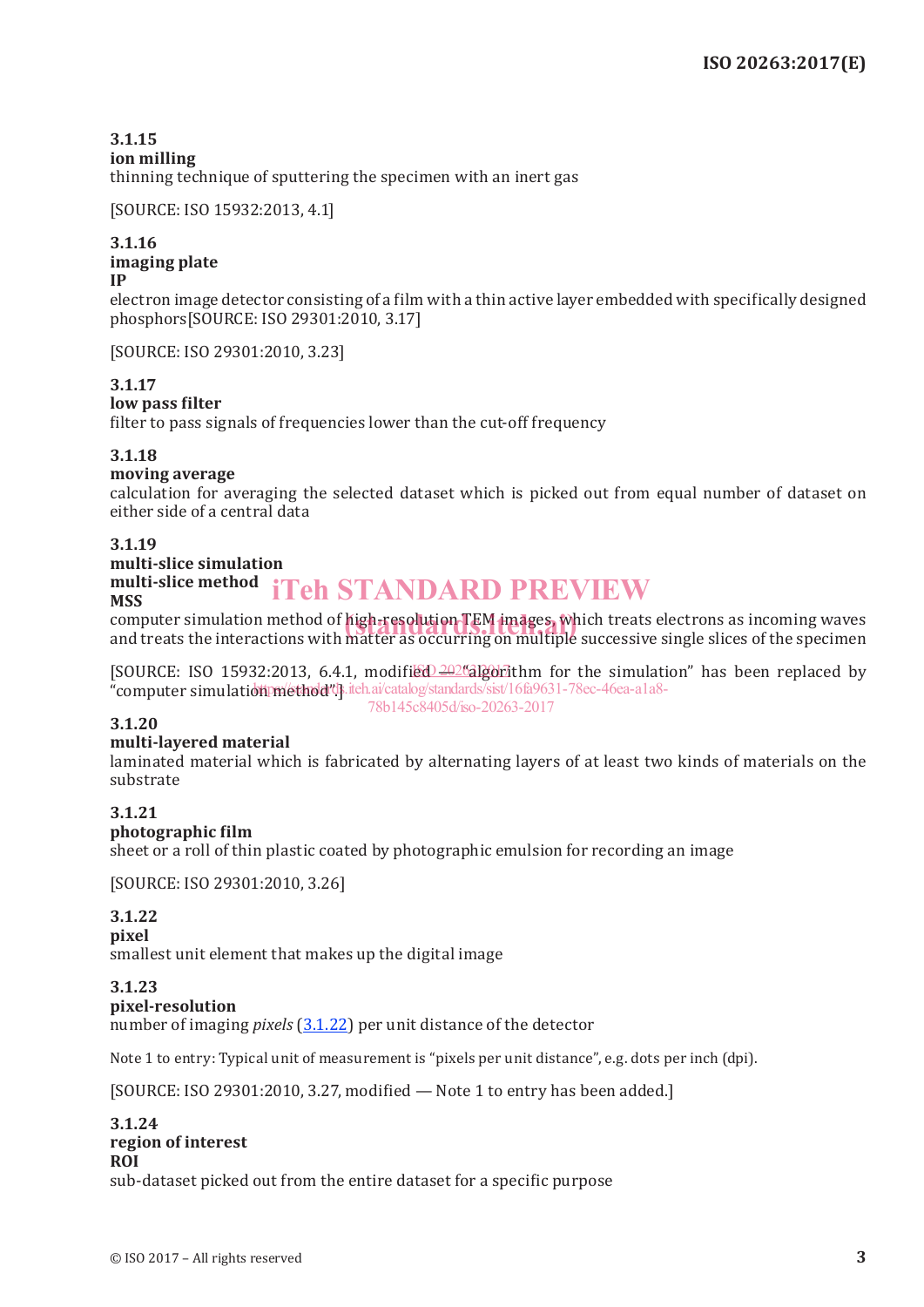# **3.1.25**

#### **ultra-microtome**

thin sectioning instrument to prepare the specimen thin enough for TEM observation by using glass or diamond knives

#### **3.1.26**

#### **zone axis**

crystallographic direction, designated [*u v w*], defined by the intersection of a number of crystal planes  $(h_1, k_1, l_1, \ldots, h_i, k_i, l_i)$  such that all of the planes satisfy the so-called Weiss zone law;  $h u + k v + l x = 0$ 

(standards.iteh.ai)

[SOURCE: ISO 29301:2010, 3.38]

## **3.2 Abbreviated terms**

- AEM Analytical electron microscope/microscopy
- CCD Charge coupled device
- CRT Cathode ray tube
- EDS Energy dispersive X-ray spectrometer/spectroscopy
- EDX Energy dispersive X-ray spectrometer/spectroscopy
- EELS Electron energy loss spectrometer/spectroscopy<br> **EELS PREVIEW**
- FFT Fast Fourier transformation
- FIB Focused ion beam
- HREM High-resolution transmission electron microscope/microscopy<br>https://sandards.ied.accade/capacatos.ied.accade/capacatos/ski/6ia9651-7862 ISO 20263:2017 https://standards.iteh.ai/catalog/standards/sist/16fa9631-78ec-46ea-a1a8-
- IFFT Inverse fast Fourier transformation 78b145c8405d/iso-20263-2017
- MSS Multi-slice simulation
- ROI Region of interest
- STEM Scanning transmission electron microscope/microscopy
- TEM Transmission electron microscope/microscopy

# **4 Specimen preparation for cross-sectional imaging**

## **4.1 General**

To determine the interface potion of the multi-layered materials stacked on a substrate, the specimen observed by TEM/STEM shall be cut into a cross-sectional thin slice perpendicular to the stacking direction of the multi-layered thin film, using the techniques of ultra-microtome, ion-milling, FIB thinning, chemical etching and so on. In order to keep the thickness information of the layered materials with an accuracy of 1 %, cut out angle  $\alpha$  [shown in Figure 1, a)] shall be 90  $\pm$  6 degrees.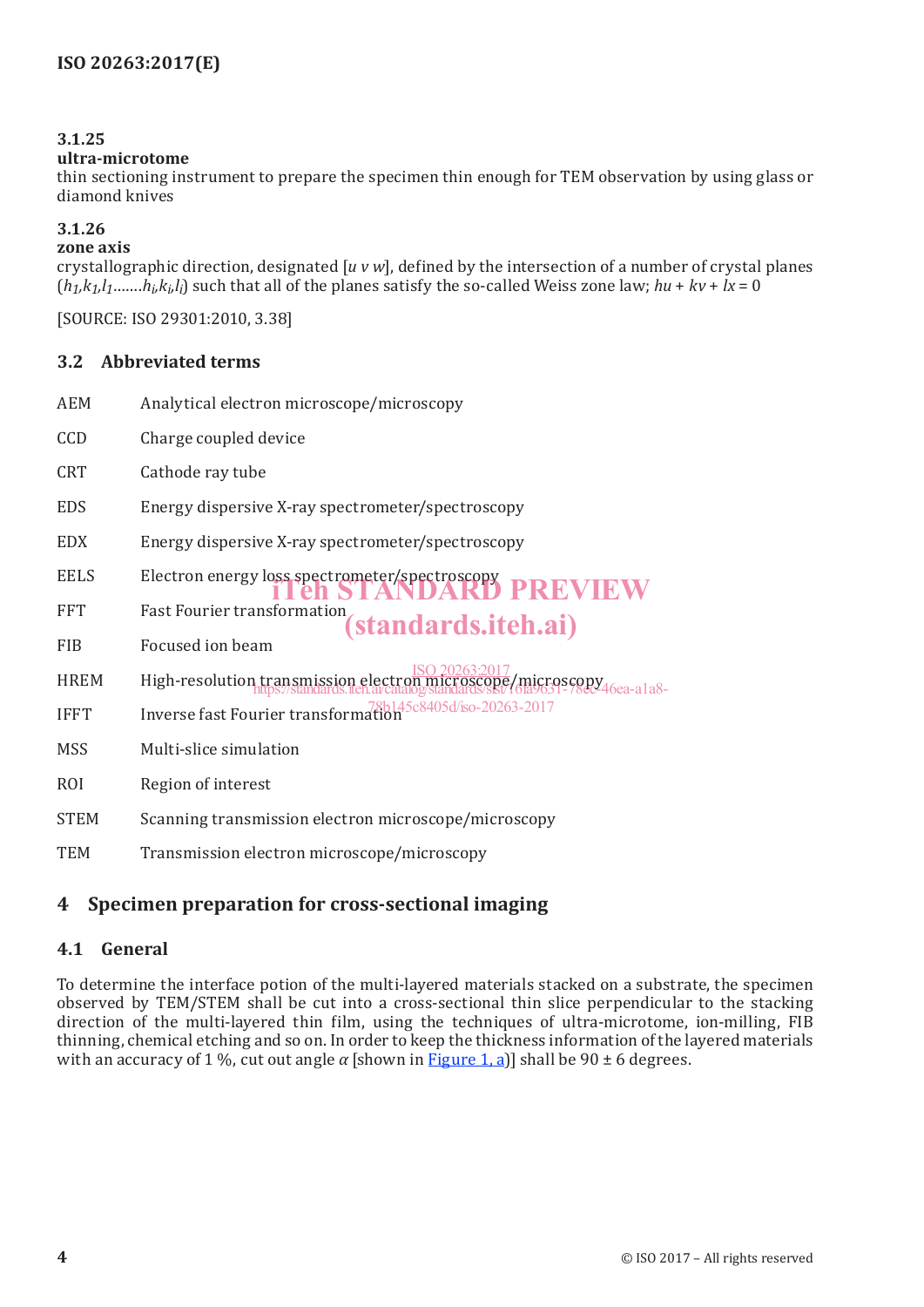

#### **Key**

- 1 substrate
- 2 multi-layered materials
- 3 direction of electron beam
- 4 thin slice of the specimen
- 5 cross-sectional TEM/STEM image
- 6 arrows indicate interface positions

## **Figure 1 — Specimen preparation for cross-sectional imaging**

## **4.2 Requirements for the cross-sectional specimen**

Ensure that the specimen

- provides a good contrast and clear interface for the multi-layered materials in the TEM/STEM/ elemental mapping image,
- can be cleaned to remove contamination without causing mechanical/electrical damage or distortion,
- has a smooth surface on both sides and identical thickness, at least within the area used for the determination process of interface position,
- is aligned to a low-index zone axis along the electron optical axis, if the specimen region is a single crystal.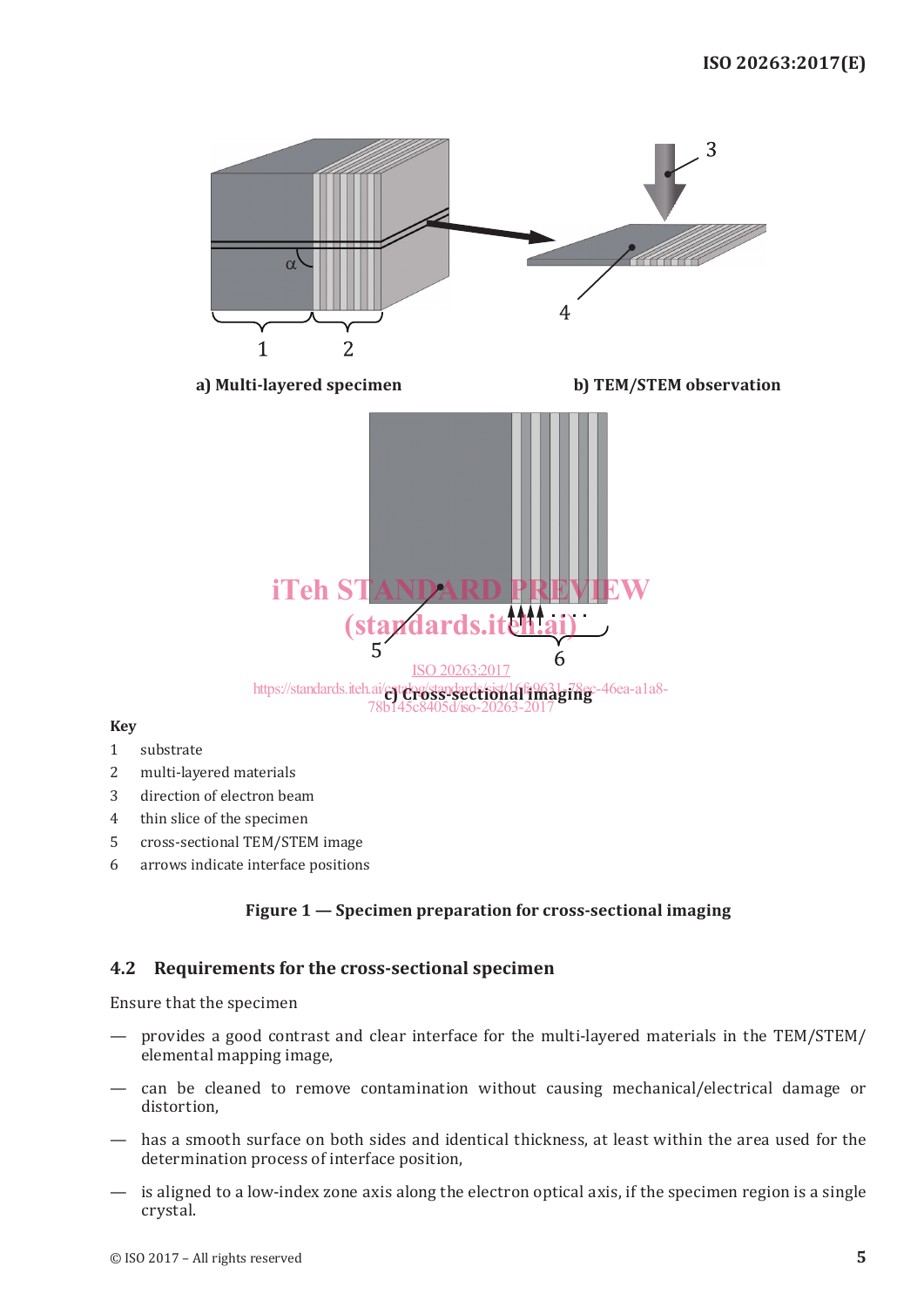# **5 Determination of an interface position**

# **5.1 General**

It is important to determine the position of an interface in a layered material from its cross-sectional TEM/STEM/elemental mapping image, objectively and uniquely. In this clause, the main scheme for the determination of the interface position, as prescribed by this document, is explained.

# **5.2 Preliminary considerations**

## **5.2.1 Ideal model of an interface**

Ideally, the interface between two kinds of materials,  $M_1$  and  $M_2$ , show straight edge [Figure 2 a)]. In this case, it is easy to find the interface positions  $(S_1$  and  $S_2)$  uniquely from the intensity profile [see Figure 2 b)] along a line (L) perpendicular to the interface.



## **b) Intensity profile along an arrow line, L, in a), perpendicular to the interfaces (S1 and S2)**

**Figure 2 — Ideal interface model**

## **5.2.2 More realistic model of an interface**

However, in general, the interface will not be in a straight line. It is a region with gradated intensity distribution between layers  $M_1$  and  $M_2$  [see Figure 3 a)]. In this case, it is not easy to find the accurate interface position from its intensity profile which is normally s-shaped [see Figure 3 b]]. This document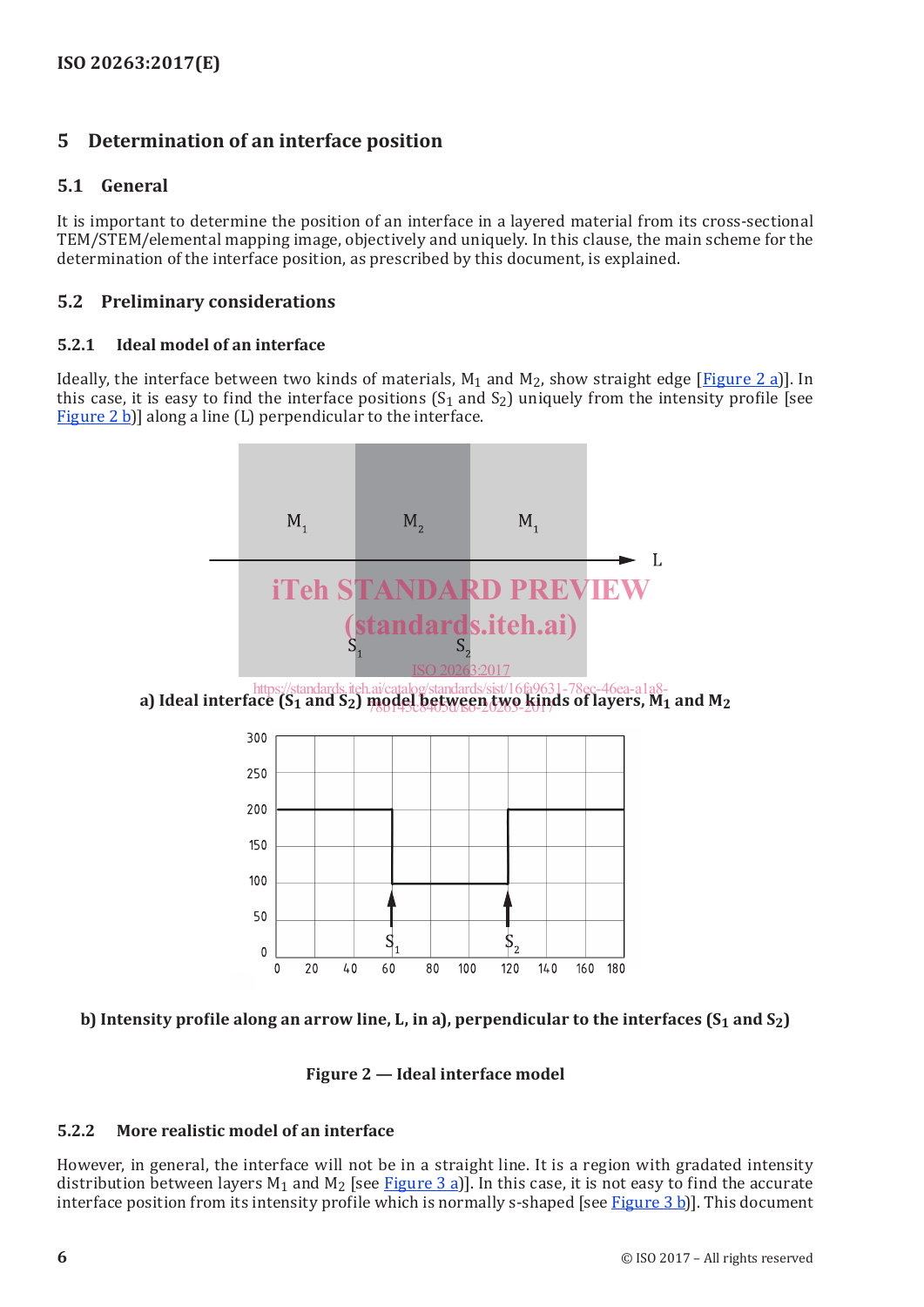defines the interface position at the steepest tilt angle in the slope. Differential processing of the intensity profile is the most suitable method to determine the interface position as defined above. Figure 3 c) shows the differential curve of the intensity profile on in Figure 3 b). Pixel positions on the x-axis corresponding to the minimal value and maximal value in the curve show the interface positions  $(S_1$  and  $S_2$ ) on both sides of the layer M<sub>2</sub>.



**a) Realistic interface (S1 and S2) model between two kinds of layers, M1 and M2**



**b) Intensity profile along an arrow line, L, in a), perpendicular to the interfaces (S1 and S2)**



**c) Differential curve of intensity profile**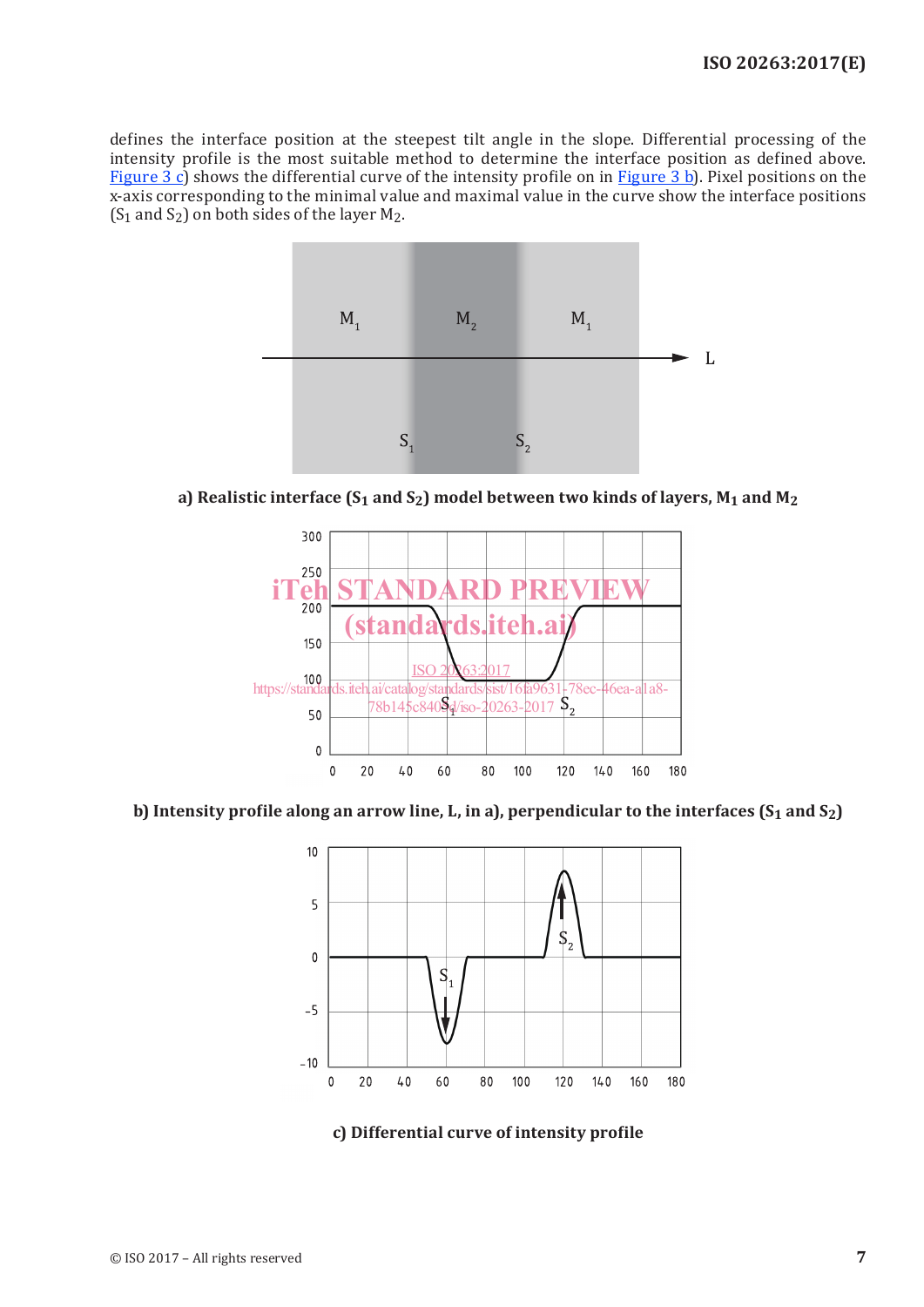NOTE Positions of minimal and maximal value correspond to the interfaces  $(S_1 \text{ and } S_2)$  defined in this document.

#### **Figure 3 — Realistic interface model**

#### **5.2.3 Dealing with intensity fluctuations in the image**

Unlike models described in 5.2.1 and 5.2.2, the actual cross-sectional TEM/STEM/elemental mapping image has a domain-like intensity fluctuation, background noise and sometimes (in the high-resolution images) periodic modulation of the intensity due to atomic column structures. Because of this nonuniformity in the intensity in the image, follow the steps a) to f) sequentially for obtaining the desired smooth intensity profile with a plateau and well-defined slope.

NOTE 1 Details of the actual procedure are described in Clause 6.

a) Prepare the cross-sectional TEM/STEM/elemental mapping digital image.

Set the direction of the interface parallel to the y-axis of the monitor screen.

- b) Set the ROI area in the image.
- c) Average the intensity line profile, perpendicular to the interface (parallel to the x-axis of the monitor screen) along the interface (parallel to the y-axis of the monitor screen) in the ROI area.
- d) Apply "moving-average" processing to the averaged intensity profile produced by the previous step,<br>c). This will remove small noise from the boundary region contributing to the slope of the interface. c). This will remove small noise from the boundary region contributing to the slope of the interface.
- e) Apply differential processing to the resulting intensity profile obtained in d) by the moving-average process. ISO 20263:2017
- f) Determine the interface position as the pixel coordinate on the x-axis which either corresponds to the maximal or minimal value in the differential curve. 0263-2017

NOTE 2 More details follow in Clause 6.

# **6 Detailed procedure for determining the position of the interface**

#### **6.1 General**

As described in the previous clause, the interface position can be determined through the differential processing of the intensity profile in the ROI.

In the differential processing, a noise component existing in the intensity profile becomes an obstacle to find the correct interface position. Therefore, it is necessary to remove the noise components in advance through the average processing and the moving-averaged processing.

Also, in atomic resolution image with an atomic column arrangement along the interface, the oscillated component depends on the atomic column cannot be eliminated even in the averaged intensity profile. This is an obstacle to the extraction of the correct interface position by differential processing. Therefore, for such image, pre-processing for obscuring the atomic column structure is essential through the processing of FFT/low pass filtering/IFFT.

Figure 4 shows a flow chart of the interface position determination procedure described in 5.2.3. In this clause, details of each procedure will be described.